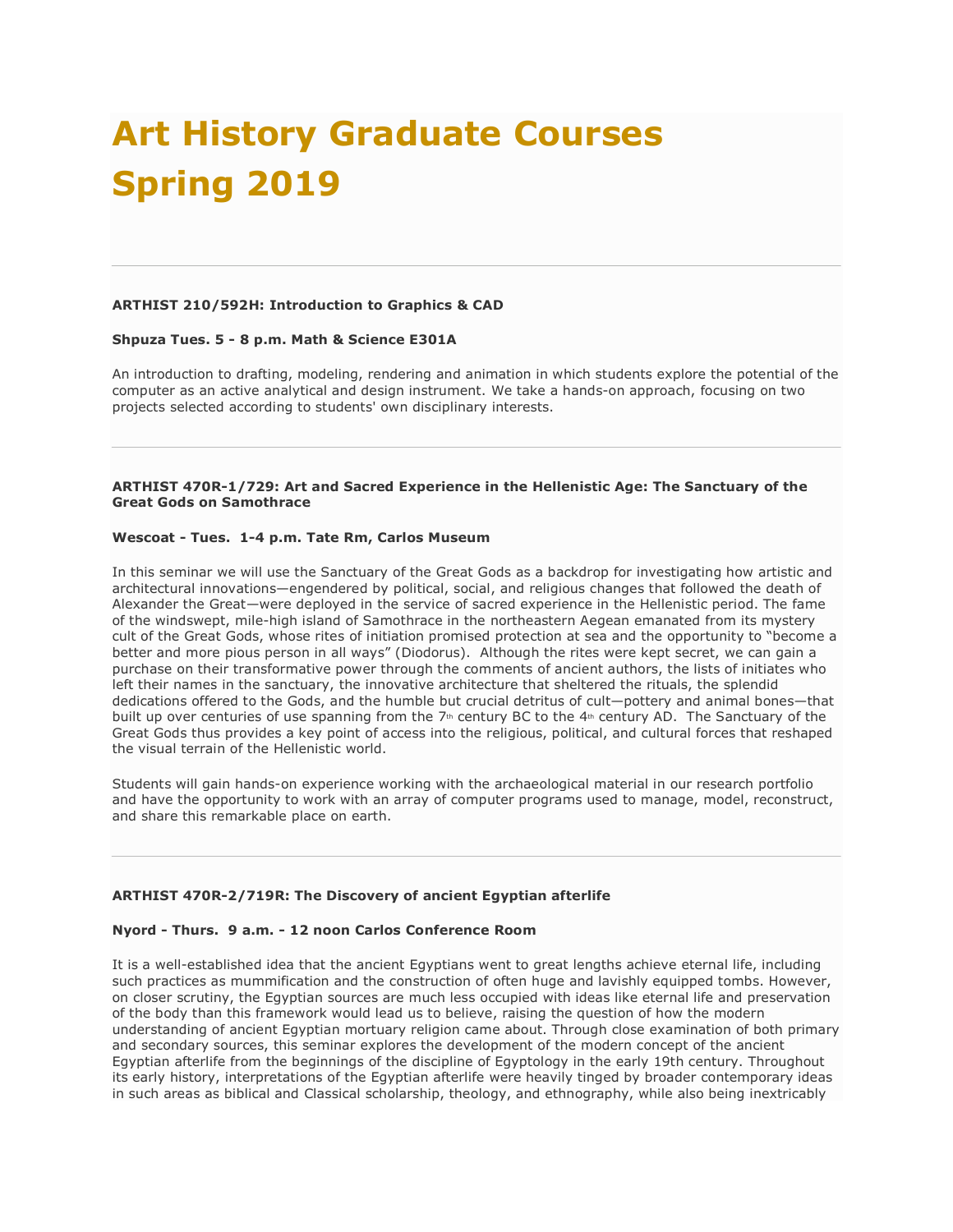bound up with colonial concerns, and the course examines these various backdrops and influences to understand how they have helped shape interpretations of the ancient Egyptian sources.

# **ARTHIST 475R/739: Embodiment: Investigating the Body in Medieval Art**

#### **Pastan - Wed. 9 a.m. - 12 noon. Carlos Conference Room**

In medieval art, the representation of a person or creature often encompasses thinking about the meaning of that entity. In this seminar we will examine how medieval European thinkers and artists theorized and visualized the body in ways that are vastly different from the ways in which the body is conceptualized today. Indeed, depictions of the "medieval body" varied considerably, from the earthly body — sexed, fleshly, corruptible — to the heavenly and divine body, including Christ's own. Our considerations will further contextualize representations of gendered, clerical, monstrous, animal, virginal, non-Christian, heretical, and resurrected bodies.[1]

[1] I am indebted to Prof. Joseph Ackley for much of the language in this course description and for many of the assigned readings. I am additionally grateful to Jacqueline Jung, Karl Whittington, Heide Estes, and Sonja Drimmer for the model syllabi and reading lists they provided me as I prepared this course.

# **ARTHIST 480R/775R: Mid-Century Modern**

## **Cronan - Tues. 4 - 7 p.m. Carlos Conference Room**

The words "Mid-Century Modern" are everywhere. From *Crate & Barrel* to *Target*, *Sotheby's* to *Craigslist*, Mid-Century Modern or MCM marks a craze for a simpler, cooler time. So what was Mid-Century Modern? Kidney-shaped pools and steel beams, polished concrete and plate glass, bent wood and new plastics, womb chairs and spider legs, Mid-Century Modern was experimental, livable, and (seemingly) fun. Progress never looked so good. This course will examine the monuments of mid-century modern architecture, design, film and painting as well as the primary debates around the so-called "affluent society."

## **ARTHIST 485/775R Brazilian Contemporary Visual Art**

## **Jaremtchuk - Fri. 9 a.m. - 12 noon Carlos Conference Room**

In the second half of the twentieth century, Brazilian visual art gained wider visibility and international reach. Brazilian artists involved with modernism, including Hélio Oiticia, Lygia Clark and Lygia Pape, emerged in the wake of World War II, seeking to probe the ontological crisis of the aesthetic object and to explore its unique, aural and mainly visual, aspects. They adopted new materials and insisted on the involvement of the spectator. Many of their works were foundational for subsequent critical practices and have proved to be the strongest lines in the genealogy of contemporary Brazilian art. To trace these developments and the attendant debates, the course will consider a panorama of Brazilian visual arts and artists from the 1950s to the present.

# **ARTHIST 596R: Internship in Art History**

## **Coordinator:** Faculty

May be repeated with permission from the director of internships. Interns must be nominated by the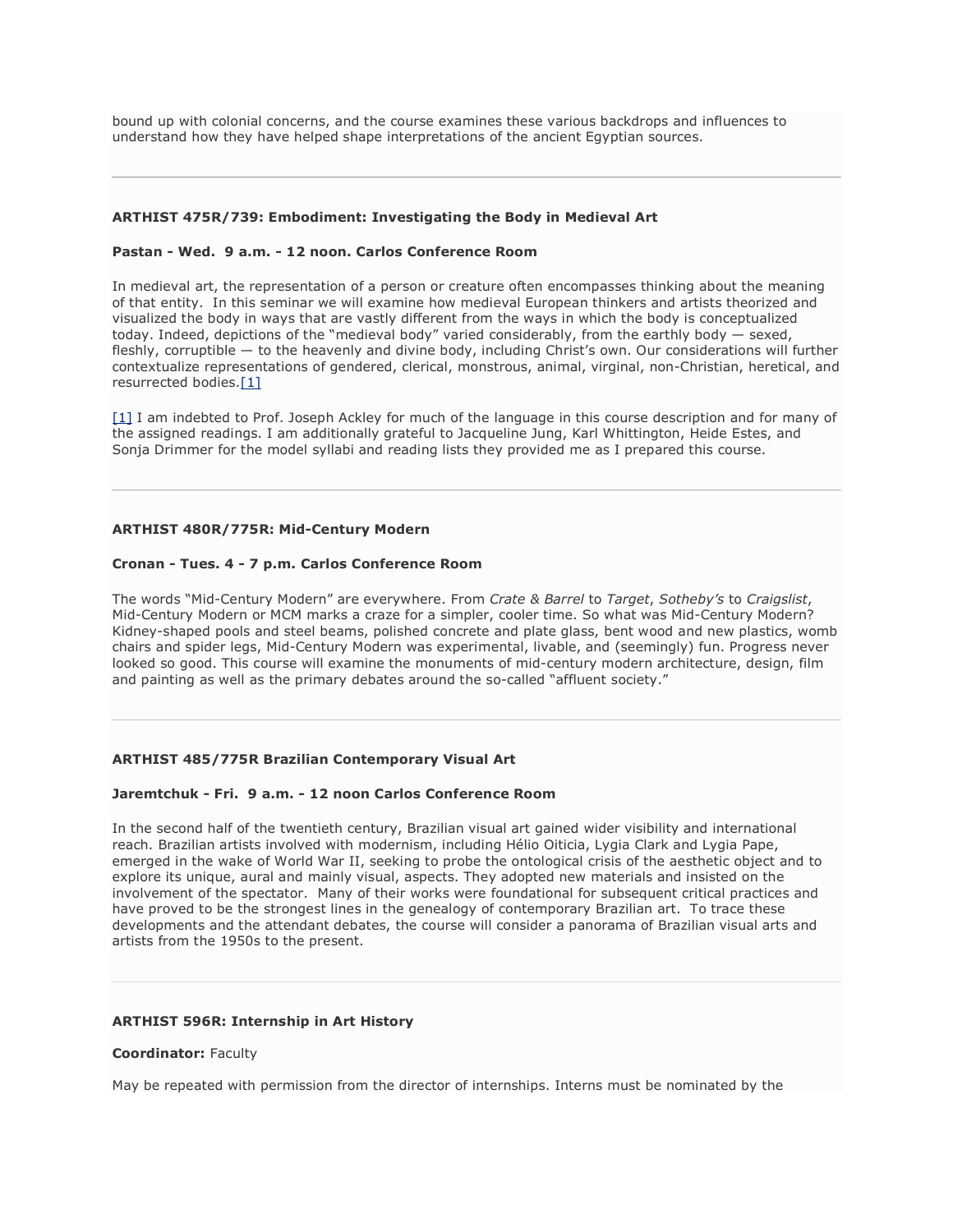department for internships at the Michael C. Carlos Museum, the High Museum of Art, and elsewhere. Variable credit.

## **ARTHIST 597R: Directed Study**

Faculty; variable credit.

# **ARTHIST 599R: Thesis Research (Permission only)**

#### **ARTHIST 759R: Bernini**

#### **McPhee - Tues. 1-4 p.m. Carlos Conference Room**

Gianlorenzo Bernini (1598-1680) painter, sculptor, architect, and playwright, served eight popes during the course of his long life and transformed the appearance of the city of Rome. From the early mythological sculptures at the Villa Borghese to the Four Rivers Fountain in the Piazza Navona and the colonnades of St. Peter's, Bernini's work is intimately tied to the landscape of the city and to the particular circumstances of his own biography. This seminar takes a topographical approach to Bernini, considering the individual and his production within the urban and institutional fabric of seventeenth-century Rome.

## **ARTHIST 729: Power and Politics in Miniature: Roman Coins and Gems**

#### **Varner - Mon. 3 pm - 6 pm Carlos Hall Conference Room**

Roman imperial coins and gems represent a rich microcosm of ancient artistic production. Coins often reflect current trends in imperial iconography and ideology. Gems, consisting of cameos and intaglios carved out of semi-precious stones such as sardonyx, amethyst, turquoise and rock crystal, depict a diverse array of imagery including mythological figures, animals, fantastic creatures, and portraits. These gems were produced for, collected and worn by a wide range of ancient society from prosperous middle class patrons through Roman emperors and members of the imperial family. The Michael C. Carlos Museum has a very large and significant collection of ancient gems. The seminar will trace the history, development, iconography, and context of coins, cameos and intaglios using the Carlos gems. Issues of conservation, collecting, and display will also be addressed. Students will work closely with individual coins and gems throughout the semester.

#### **Selected Texts:**

M.L. Vollenweider Camées et Intailles. Tome I. Les portraits grecs du Cabinet des Médailles. Catalogue raisonné (Paris 1997).

M.L. Vollenweider and M. Avisseau-Broustet, Camées et Intailles. Tome II. Les portraits romains du Cabinet des Médailles. Catalogue raisonné (Paris 2003).

Zwierlein-Diehl, Antiken Gemmen und ihr Nachleben (Berlin 2007).

**ARTHIST 789R: Poetics and Politics of Museum Display: Focus on Arts of Africa**